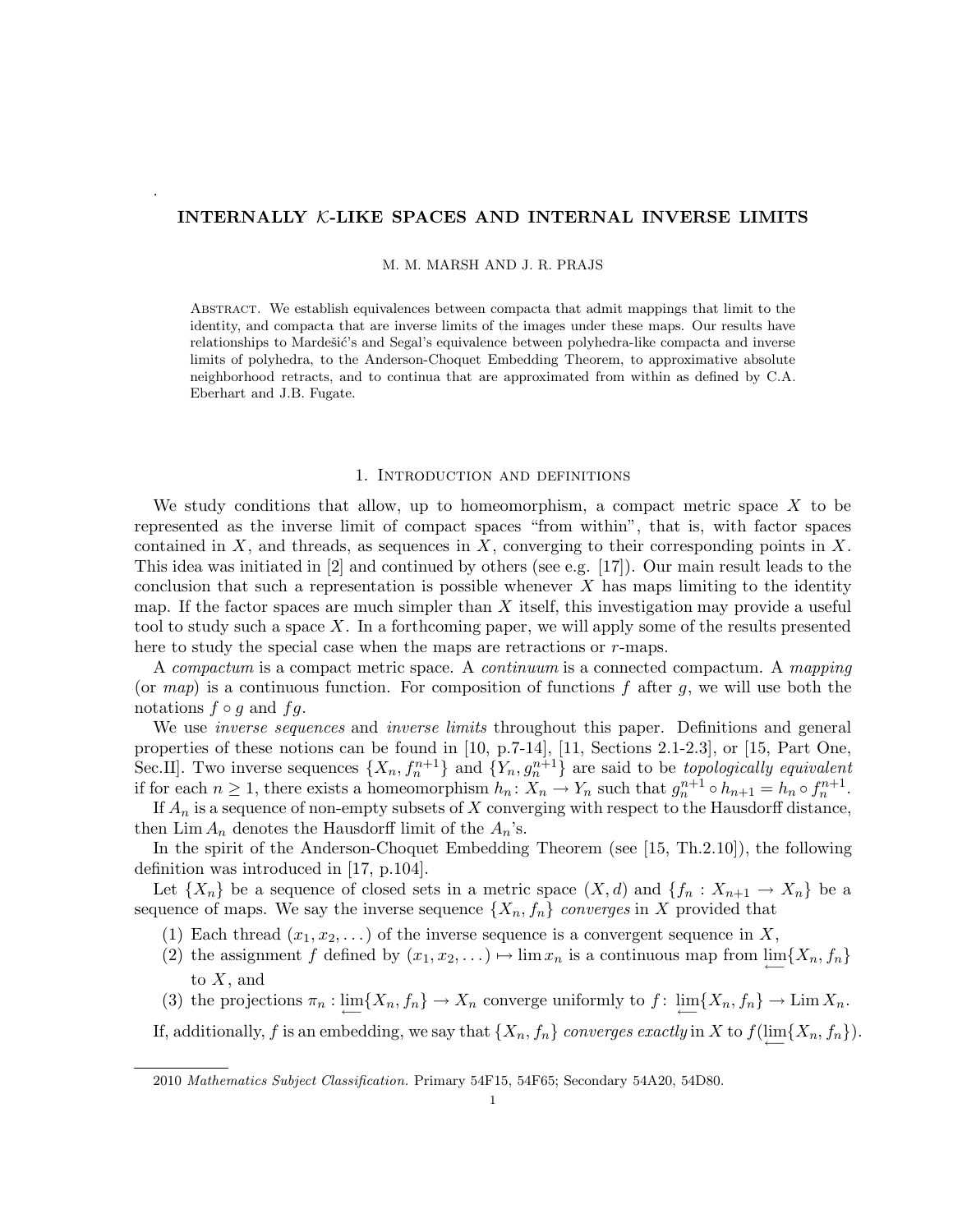## 2 M. M. MARSH AND J. R. PRAJS

If  $\{X_n, f_n\}$  converges exactly in X and  $f(\lim_{\longleftarrow} \{X_n, f_n\}) = X$ , that is, f is a homeomorphism onto the entire space X, we call  $\{X_n, f_n\}$  an *internal inverse limit structure* on X. Identifying  $\lim_{n \to \infty}$ {X<sub>n</sub>, f<sub>n</sub>} with X by f, in this case, we have the projection maps in (3) converging to the identity map on X.

We note that this terminology is slightly different from that used in [17]. What we call here an exactly convergent inverse sequence, in [17] was referred to as a convergent inverse sequence.

Let X be a space and A a non-empty subspace of X. For any map  $f : A \to X$  we write  $d(f) = \sup \{d(x, f(x)) \mid x \in A\}.$ 

Let K be a class of compacta. We say that X is internally K-like if for each  $\epsilon > 0$ , there is a  $K \in \mathcal{K}$  with  $K \subset X$ , and a map  $f: X \to K$  such that  $d(f) < \epsilon$ . We say that X is internally K-representable if X has an internal inverse limit structure with factor spaces in  $\mathcal K$ .

We note that assigning, to any class  $K$  of compacta, the class of all internally K-like compacta, is a closure operator defining a topology on the class of compacta. Such structures have been recently studied in [1], [6].

We point out that X being internally K-like is equivalent to Eberhart's and Fugate's  $[9]$  terminology that X can be approximated from within by compacta that belong to  $\mathcal K$ .

Similar terminology was used in [5] and in [16]. Specifically, Oversteegen and Prajs [16] proved that for any family  $K$  of graphs, X is confluently K-like if and only if X is confluently K-representable. Let  $LC$  be the class of locally connected continua. Charatonik, Charatonik, and Prajs [5] proved that X is atriodic and confluently  $\mathcal{LC}$ -like if and only if X is confluently  $LC$ -representable if and only if X is either a Knaster type continuum or a solenoid.

A collection S of convergent sequences in a space X is called uniformly convergent provided for every  $\epsilon > 0$  there is an N such that  $d(s_m, \lim_{n \to \infty} s_n) < \epsilon$  for each  $m > N$  and  $\{s_n\} \in \mathcal{S}$ . In a similar way, we define uniformly Cauchy collections of sequences. Clearly, in a complete metric space a collection of sequences is uniformly convergent if and only if it is uniformly Cauchy.

The proofs of the following three propositions are easy, and therefore, they are omitted.

**Proposition 1.** For each  $n \geq 1$ , let  $X_n$  be a compact non-empty subset of a complete metric space X, and  $f_n: X_{n+1} \to X_n$  be a map. The inverse sequence  $\{X_n, f_n\}$  converges in X if and only if the threads of  $\{X_n, f_n\}$  form a uniformly convergent collection of sequences in X.

**Proposition 2.** For each  $n \geq 1$ , let  $X_n$  be a compact non-empty subset of a complete metric space X, and  $f_n: X_{n+1} \to X_n$  be a map. The inverse sequence  $\{X_n, f_n\}$  converges exactly in X if and only if it converges in X and the function  $(x_1, x_2, ...)$   $\mapsto$   $\lim x_n$  from  $\underleftarrow{\lim} \{X_n, f_n\}$  to X is one-to-one.

**Proposition 3.** Let  $\{X_n, f_n\}$  be an inverse sequence converging in a compact space X. If  $\lim X_n = Y \subset X$ , then the map f in the definition of the convergence of inverse sequences is a surjection onto Y .

## 2. INTERNALLY  $K$ -LIKE AND INTERNALLY  $K$ -REPRESENTABLE COMPACTA

In this section we present the main result of the paper, Theorem 2 below. This theorem allows the detection of exactly convergent inverse sequences in a compact metric space. Though we can think of many other possible applications of this result, our focus remains on internal inverse limit structures of spaces.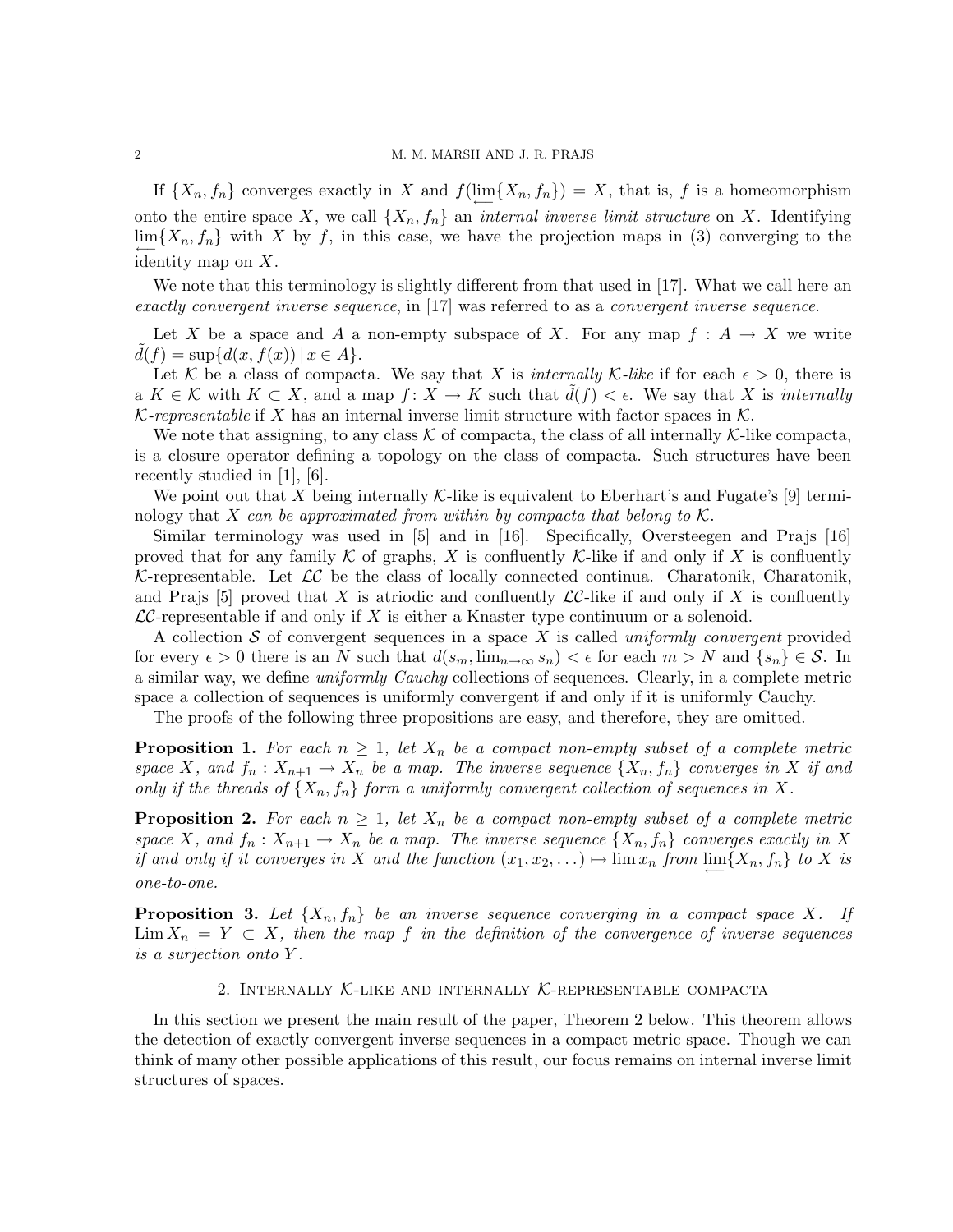In  $[13]$ , Mardešić and Segal proved that a compactum is polyhedra-like if and only if it is an inverse limit of polyhedra. In this section, we show that for any class of compacta  $\mathcal{K}$ , a compactum is internally  $K$ -like if and only if it admits an internal inverse limit structure with factor spaces in  $K$ . Furthermore, the internal structure of our setting allows for a direct relationship between the maps on X that converge to the identity map and the bonding maps in the inverse limit. Specifically, if X is internally K-like with maps  $\{f_n : X \to X\}$ , the bonding maps in the resulting inverse limit structure are restrictions of some of the maps  $f_n$ . The bonding maps in Mardešić's and Segal's equivalence are constructed, using the triangulable structure of the polyhedra, so as to  $\epsilon$ -commute with the  $\epsilon$ -maps. So, the  $\epsilon$ -maps in their setting are not as closely related to the bonding maps in the inverse limit sequence.

The next theorem, originally presented in [9, Theorem 1.1], explains some of our interest in internally K-like compacta. Furthermore, in this theorem the term "internally K-like" can be equivalently replaced with "internally  $K$ -representable" by Theorem 3 below. By Bellamy's classic example of a tree-like continuum without the fixed point property [3], the word "internally" cannot be omitted.

**Theorem 1** (Eberhart and Fugate). If K is a class of continua with the fixed point property, and  $X$  is an internally  $K$ -like continuum, then  $X$  has the fixed point property.

A set  $\{f_{\alpha}: X_{\alpha}\to Y_{\alpha} \mid \alpha \in \Gamma\}$  of maps is uniformly equicontinuous if for each  $\epsilon > 0$ , there exists  $\delta > 0$  such that  $d(f_\alpha(x), f_\alpha(y)) < \epsilon$  for all  $\alpha \in \Gamma$  and all  $x, y \in X_\alpha$  such that  $d(x, y) < \delta$ .

The next theorem is the main result of the paper. Given a compact space  $X$  and a collection of maps  $\{f_{\alpha}: X_{\alpha}\to X \mid X_{\alpha}\in 2^X, \alpha\in \Gamma\}$ , this theorem provides a general condition under which the maps  $f_{\alpha}$  can be used to define inverse systems converging exactly in X.

**Theorem 2.** Let X be compact space and  ${Y_n}$  a sequence of closed subsets of X with  $\lim Y_n =$  $Y \subset X$ , and let F be a collection of maps. Suppose

for each  $\epsilon > 0$  there is an  $N(\epsilon) \in \mathbb{N}$  such that for each  $n > N(\epsilon)$ , there exists a uniformly equicontinuous sequence of maps  $f_n^m: Y_m \to Y_n$  in  $\mathcal{F}$ , for  $m > n$ , with  $\tilde{d}(f_n^m) < \epsilon$ .

Then there are a subsequence  ${Y_{n_k}}$  and maps  $g_k: Y_{n_{k+1}} \to Y_{n_k}$  in F such that the inverse sequence  $\{Y_{n_k}, g_k\}$  converges exactly in X to Y. If, additionally,  $Y_n \subset Y$  for each n, then  $\{Y_{n_k}, g_k\}$ is an internal inverse limit structure on Y .

*Proof.* Fix a number  $\alpha > 0$  such that  $\alpha < \text{diam } X$ . Assume the conditions of the theorem hold for  $Y_n$ . Note that any subsequence of  $Y_n$  also satisfies these conditions for the same set of functions  $\mathcal{F}$ , and it suffices to prove the theorem for a subsequence of  $Y_n$ . Therefore, by replacing  $Y_n$  with a properly selected subsequence of  $Y_n$ , without loss of generality, we assume  $N(\alpha/2^{n+2}) = n$ . Let  $\beta$  be a countable basis of the topology on X. List all pairs of the members of  $\beta$  having disjoint closures as  $(A_1, B_1), (A_2, B_2), \ldots$ , and define  $\sigma_n = \inf \{d(a, b) | a \in A_n, b \in B_n\}$  for each  $n \geq 1$ . Note that  $\sigma_n > 0$  for each  $n \geq 1$  by assumption. By rearranging the order of this last sequence, we assume  $\sigma_1 > \alpha$ .

For each  $m, n \in \mathbb{N}$  with  $m > n$  let  $f_n^m : Y_m \to Y_n$  be a fixed member of  $\mathcal F$  such that  $\tilde{d}(f_n^m) < \alpha/2^{n+2}$ , and for each  $n \ge 1$  the collection  $\mathcal{F}_n = \{f_n^m | m > n\}$  is uniformly equicontinuous. Define  $\mathcal{F}_0 = \bigcup \{ \mathcal{F}_n | n \in \mathbb{N} \}$ . In the construction of the desired inverse limit we only use members of  $\mathcal{F}_0$ . More specifically, if  $n_j$  and  $n_{j+1}$  are consecutive indexes for a selected subsequence, then  $f_{n_j}^{n_{j+1}}$  is the corresponding bonding map. Thus, any subsequence  $n_j$  of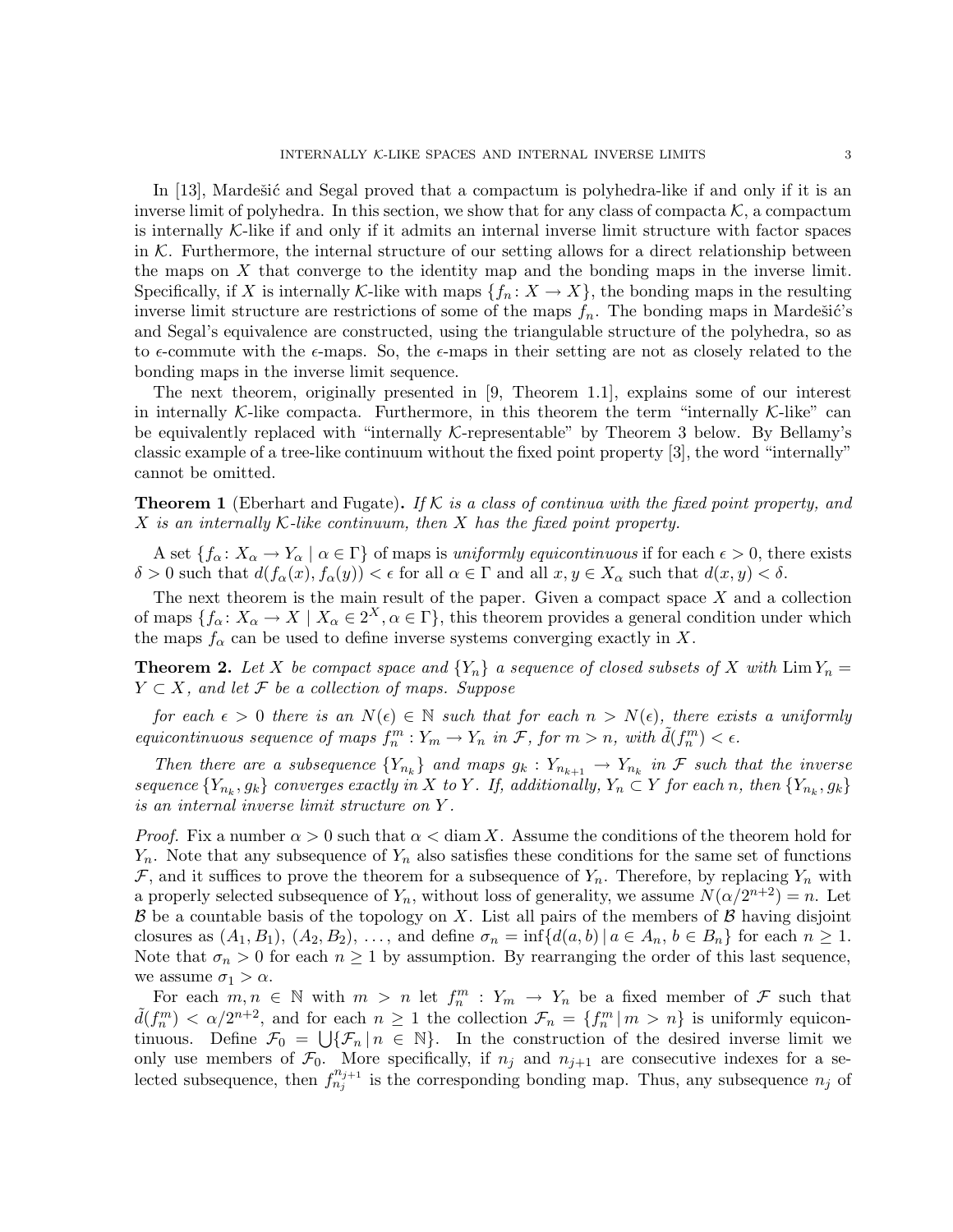positive integers uniquely determines an inverse sequence having  $Y_{n_j}$ 's as factor spaces. Before we proceed with selecting such a subsequence, notice that for an arbitrary inverse sequence of this type,  $\{Y_{n_j}, f_{n_j+1}^{n_j+1}\}$ , and arbitrary thread  $(x_1, x_2, \ldots)$  of it, for  $m > n$  we have  $d(x_m, x_n) < \sum_{i=n}^{m-1} \alpha/2^{j_i+2} < \sum_{i=n}^{\infty} \alpha/2^{j_i+2} = \alpha/2^{j_n+1}$ . Thus all these threads are uniformly Cauchy, and they uniformly converge in X. Consequently, each such inverse sequence  $\{Y_{n_j}, f_{n_j}^{n_{j+1}}\}$ converges in X by Proposition 1, and each thread  $(x_1, x_2, \ldots)$  of it satisfies

(\*) 
$$
d(x_i, \lim_{j \to \infty} x_j) < \alpha/2^{j_i+1} \quad \text{for each } i \in \mathbb{N}.
$$

Moreover, by Proposition 3, for each such inverse limit, the map  $f$  guaranteed in the definition of its convergence is surjective. To complete the proof, among these inverse sequences we need to select one that converges exactly. In view of Proposition 2, it suffices to ensure that the assignment  $(x_1, x_2, \ldots) \mapsto \lim x_n$ , for the threads  $(x_1, x_2, \ldots)$  of a selected inverse sequence, is one-to-one.

Our definition is inductive. We introduce a sequence of subsequences of positive integers having the form

 $\mathbf{s}_1 = (n_1, n_1 + 1, n_1 + 2, \dots)$  $\mathbf{s}_2 = (n_1, n_2, n_2 + 1, n_2 + 2, \dots)$  $\mathbf{s}_3 = (n_1, n_2, n_3, n_3 + 1, n_3 + 2, \dots)$ 

At each step we examine the inverse system  $S_k$  associated with the sequence  $s_k$ . The sequences  $\mathbf{s}_k$  produce the needed subsequence  $\mathbf{s} = (n_1, n_2, n_3, \dots)$ , and its associated inverse system **S** defines the desired one that converges exactly.

Letting  $n_1 = 1$ , we have  $s_1 = (1, 2, ...)$  and  $S_1 = \{Y_n, f_n^{n+1}\}$ . For each thread  $(x_1, x_2, ...)$  in this inverse system, and each i we have  $d(x_i, \lim_{j\to\infty} x_j) < \alpha/4$  by (\*). This last inequality stands in any inverse system  $S_k$  and in  $S$ , defined according to the pattern described above. Suppose  $(x_1, x_2, \ldots)$  and  $(y_1, y_2, \ldots)$  are threads in any of these inverse systems with  $x_i \in A_1$  and  $y_i \in B_1$ for some *i*. Then  $d(\lim_{j\to\infty}x_j,\lim_{j\to\infty}y_j) \geq d(x_i,y_i) - d(x_i,\lim_{j\to\infty}x_j) - d(y_i,\lim_{j\to\infty}y_j)$  $\sigma_1 - \alpha/4 - \alpha/4 > \alpha/2 > 0$ . Thus, if two threads in any of these inverse systems have their single coordinate in  $A_1$  and  $B_1$ , respectively, then their limits are different.

Suppose sequences  $s_1, \ldots, s_m$ , and consequently the associated inverse systems  $S_1, \ldots, S_m$ , are already defined so that they satisfy the following. If two threads  $(x_1, x_2, \ldots)$  and  $(y_1, y_2, \ldots)$ of  $\mathbf{S}_m$ , or of any possible subsequent inverse system  $\mathbf{S}_k$  for  $k > m$  defined according to the above pattern, satisfy  $x_i \in A_l$  and  $y_i \in B_l$  for some  $l \in \{1, ..., m\}$ , then their limits are different. We select an integer  $n_{m+1} > n_m$  satisfying the following two inequalities.

(1)  $\alpha/2^{n_{m+1}} < \sigma_{m+1}$  and (2)  $\alpha/2^{n_{m+1}} < \psi_{m+1}$ 

We will comment momentarily on how  $\psi_{m+1}$  is chosen. First, we note that Inequality (1) ensures that if two threads  $(x_1, x_2, \ldots)$  and  $(y_1, y_2, \ldots)$  of the to-be-constructed  $\mathbf{S}_{m+1}$ , or of any possible subsequent inverse system  $S_k$  for  $k > m + 1$  defined according to the above pattern, satisfy  $x_i \in A_{m+1}$  and  $y_i \in B_{m+1}$ , for  $i \geq m+1$ , then their limits are different. Indeed, for such threads we have  $d(x_i, \lim_{j\to\infty} x_j) < \alpha/2^{n_{m+1}+1}$  and  $d(x_i, \lim_{j\to\infty} x_j) < \alpha/2^{n_{m+1}+1}$  by (\*). Consequently,  $d(\lim_{j\to\infty} x_j, \lim_{j\to\infty} y_j) \geq d(x_i, y_i) - d(x_i, \lim_{j\to\infty} x_j) - d(y_i, \lim_{j\to\infty} y_j)$  $\sigma_{m+1} - \alpha/2^{n_{m+1}+1} - \alpha/2^{n_{m+1}+1} > \alpha/2^{n_{m+1}} - \alpha/2^{n_{m+1}} = 0.$ 

To choose  $\psi_{m+1}$ , consider the already defined maps  $g_l = f_{n_l}^{n_{l+1}}$  for  $l \in \{1, ..., m-1\}$ , and their compositions  $h_l = g_l \circ g_{l_1} \circ \cdots \circ g_{m-1}$ . The maps  $h_1, \ldots, h_{m-1}$ , being a finite collection and having compact domains, are uniformly equicontinuous. Thus, there exists a  $\xi > 0$  such that

· · ·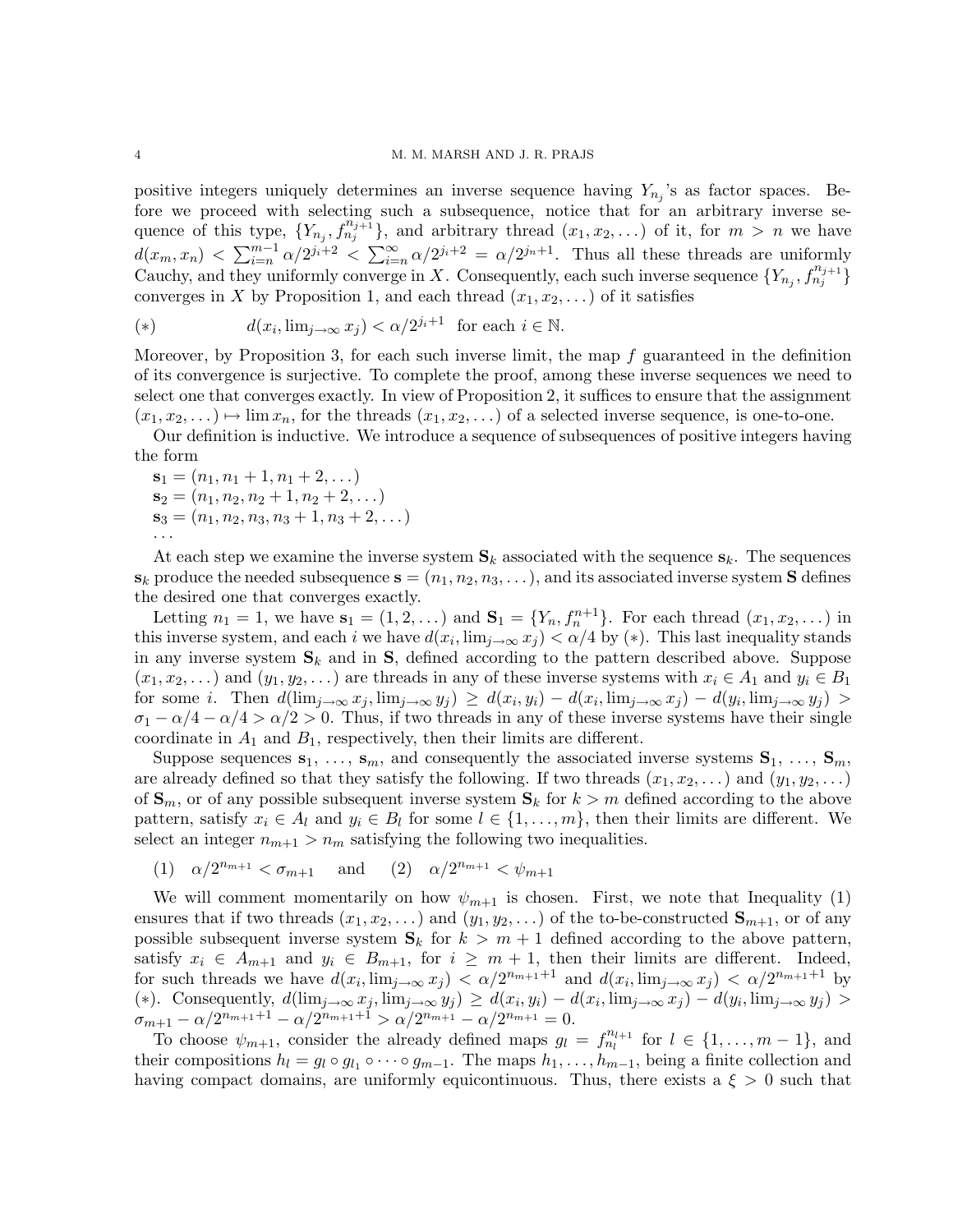for each x and y in the domain of any  $h_j$ , if  $d(x, y) < \xi$ , then  $d(h_i(x), h_i(y)) < \sigma_{m+1}/2$ . Fix such a  $\xi > 0$ , additionally assuming  $\xi < \sigma_{m+1}$ . By assumption, the maps in  $\mathcal{F}_m$  are uniformly equicontinuous, and thus there is a  $\psi_{m+1} > 0$  such that if  $x, y \in Y_{m+k}$  and  $d(x, y) < \psi_{m+1}$ , then  $d(f_m^{m+k}(x), f_m^{m+k}(y)) < \xi$ . We fix such a  $\psi_{m+1}$ .

Inequality (2) ensures that if two threads  $(x_1, x_2, \ldots)$  and  $(y_1, y_2, \ldots)$  of the to-be-constructed  $\mathbf{S}_{m+1}$ , or of any possible subsequent inverse system  $\mathbf{S}_k$  for  $k > m+1$  defined according to the above pattern, satisfy  $x_i \in A_{m+1}$  and  $y_i \in B_{m+1}$ , for  $i \leq m$ , then their limits are different. Indeed, suppose  $\lim_{j\to\infty} x_j = \lim_{j\to\infty} y_j$  for  $(x_1, x_2, \ldots)$  and  $(y_1, y_2, \ldots)$  in  $\mathbf{S}_{m+1}$  constructed according to inequality (2). Then  $d(x_{m+1}, y_{m+1}) \leq d(x_{m+1}, \lim_{j \to \infty} x_j) + d(y_{m+1}, \lim_{j \to \infty} y_j)$  $\alpha/2^{n_{m+1}+1} + \alpha/2^{n_{m+1}+1} = \alpha/2^{n_{m+1}} < \psi_{m+1}$ . Consequently,  $d(x_m, y_m) < \xi < \sigma_{m+1}$ . Also, for  $i < m, d(x_i, y_i) = d(h_i(x_m), h_i(y_m)) < \sigma_{m+1}$ . Thus, by the definition of  $\sigma_{m+1}$ , it is impossible that  $x_i \in A_{m+1}$  and  $y_i \in B_{m+1}$  for some  $i \leq m$ .

We choose  $n_{m+1}$  to satisfy both inequalities (1) and (2). This ensures that if two threads  $(x_1, x_2, \ldots)$  and  $(y_1, y_2, \ldots)$  of the associated  $\mathbf{S}_{m+1}$ , or of any possible subsequent inverse system  $\mathbf{S}_k$  for  $k > m+1$ , satisfy  $x_i \in A_{m+1}$  and  $y_i \in B_{m+1}$ , for all  $i \ge 1$ , then their limits are different.

By induction, we have defined a sequence  $(n_1, n_2, \ldots)$ . The associated inverse system **S** has the property that for each n and i if two threads  $(x_1, x_2, \ldots)$  and  $(y_1, y_2, \ldots)$  of S satisfy  $x_i \in A_n$  and  $y_i \in B_n$ , then the limits of these threads are different. Hence the assignment  $(x_1, x_2, \ldots) \mapsto \lim x_n$ for this system is one-to-one. To complete the proof notice that if  $Y_n \subset Y$  for each n, then the above constructed inverse sequence  $S$  is an internal inverse limit structure on Y.

**Corollary 1.** Let X be a compactum. Each sequence of maps  $\{f_n : X \to X\}$  converging uniformly to the identity map on X has a subsequence  $\{g_k=f_{n_k}\}$  such that  $\{g_k(X), g_k|_{g_{k+1}(X)}\}$  is an internal inverse limit structure on X.

*Proof.* Clearly, by hypothesis,  $\lim f_n(X) = X$ . For  $n \geq 1$ , let  $X_n = f_n(X)$ . For  $m > n$ , let  $f_n^m: X_m \to X_n$  be defined by  $f_n^m = f_n |_{X_m}$ . Let  $\mathcal{F} = \{f_n^m \mid m > n\}$ . Let  $\epsilon > 0$  and let  $N \in \mathbb{N}$ be large enough so that for  $n \geq N$ ,  $d(f_n, id) < \epsilon$ . Fix  $n \geq N$ . By uniform continuity of  $f_n$ , let  $\delta > 0$  be chosen so that  $d(f_n(x), f_n(y) < \epsilon$  whenever  $x, y \in X$  and  $d(x, y) < \delta$ . It follows that the sequence  $\{f_n^m\}_{m>n}$  of members of  $\mathcal F$  is uniformly equicontinuous and that  $\tilde d(f_n^m) < \epsilon$  for  $m > n$ . Thus, the corollary follows from Theorem 2.

Remark. The above corollary can also be shown using Morton Brown's theorem, [4, Theorem 3, p. 481]. Indeed, we use the inverse sequence  $X \stackrel{\text{id}}{\longleftarrow} X \stackrel{\text{id}}{\longleftarrow} \dots$ , whose inverse limit is obviously homeomorphic to X, and replace the identity map with a subsequence  $f_{n_k}$  of the sequence  $f_n$ . Then restrict each map  $f_{n_k}$  to the set  $f_{n_{k+1}}(X)$ . The details of this argument are left to the reader.

The following theorem is an immediate consequence of Corollary 1.

**Theorem 3.** Let K be any class of compacta and X be any compactum. The compactum X is internally  $K$ -like if and only if  $X$  is internally  $K$ -representable.

We restate the above result for several well studied classes  $K$ , for which this application may be particularly meaningful.

**Corollary 2.** For any continuum  $X$ ,  $X$  is internally arc-like (tree-like, graph-like, polyhedra-like, AR-like, ANR-like) if and only if X is internally arc-representable (tree-representable, graphrepresentable, polyhedra-representable, AR-representable, ANR-representable).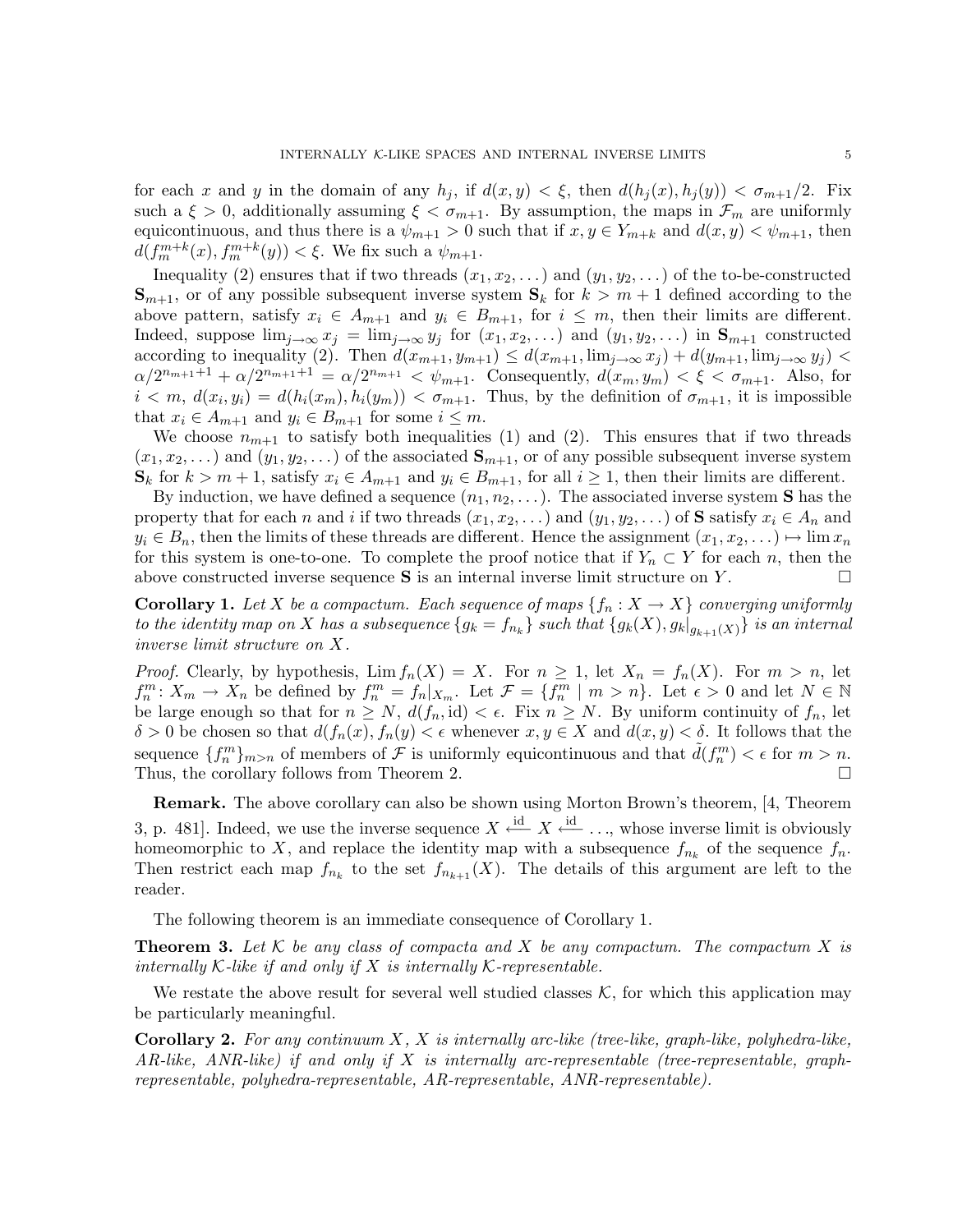## 6 M. M. MARSH AND J. R. PRAJS

Internally AR-like and ANR-like compacta are natural, large classes of spaces with potential for applications. They are of special interest in relation to the past study, by various authors (see [7], [8], & [14]), of approximative absolute (neighborhood) retacts, generalizations of Borsuk's AR's and ANR's. A compactum X is called an *approximative absolute retract* (written  $AAR$ ) provided whenever X is embedded in a compactum Y, and X' is the embedded copy, we have that for each  $\epsilon > 0$ , there is a map  $f: Y \to X'$  with  $d(f|_{X'}) < \epsilon$ . If the map f can be defined on some neighborhood of  $X'$  but not necessarily on entire Y, we say that X in an approximative absolute neighborhood retract (written AANR). Observe that every internally AR-like continuum is internally ANR-like.

We rephrase a result and a question from [7]. Our terminology adds clarity and better underlines their significance.

**Proposition 4** ([7], Proposition 5.2). Every internally AR-like (internally ANR-like) compactum is an AAR (an AANR).

The question about the converse is intriguing.

Question 1 ([7], part of Question 5.3). Is every AAR (AANR) an internally AR-like (internally ANR-like) compactum?

Below, Theorems 4 and 5, we answer this question in dimension 1. The general case is still open. Recall that  $\mathcal{LC}$  stands for the class of locally connected continua. We make the following obvious observation.

Proposition 5. Every connected AANR is internally LC-like.

*Proof.* Let X be an AANR continuum. We embed X into the Hilbert cube  $H$  with the embedded copy X'. Given an  $\epsilon > 0$ , we take a locally connected, compact, connected neighborhood N of X' in H such that there exist a map  $f: N \to X'$  with  $d(f|_{X'}) < \epsilon$ . Note that  $M = f(N)$  is a locally connected continuum in X' and the restriction  $g = f|_{X'}$  maps X' into M with  $\tilde{d}(g) < \epsilon$ . Hence  $X'$  is internally  $LC$ -like, and so is X.

In the one-dimensional case we have the equivalences below. We provide a proof for the first set of equivalences. The proof for the second set is similar.

**Theorem 4.** For each one-dimensional continuum  $X$  the following conditions are equivalent.

- (1a) X is internally  $\mathcal{LC}$ -like.
- $(2a)$  X is internally graph-like.
- $(3a)$  X is internally graph-representable.
- (4a) X is internally ANR-like.
- $(5a)$  X is an AANR.

*Proof.* The equivalence  $(2a) \Leftrightarrow (3a)$  follows from Theorem 3. It is known that every locally connected curve M admits, for every  $\epsilon > 0$ , a map f into a graph in M with  $d(f) < \epsilon$ . In short, M is internally graph-like. This result was recently confirmed, in a stronger version, for retractions, by Manka [12]. If X is internally  $\mathcal{LC}$ -like, given  $\epsilon > 0$ , we take a map  $g: X \to M \subset X$ , where M is a locally connected continuum and  $\tilde{d}(g) < \epsilon/2$ , and compose it with a map  $f : M \to G \subset M$ , where G is a graph and  $d(g) < \epsilon/2$ . Thus (1a)⇒(2a) follows. The implication (2a)⇒(4a) is obvious. The implication  $(4a) \Rightarrow (5a)$  is a part of Proposition 5.2 of [7], also restated above as Proposition 4. Finally,  $(5a) \Rightarrow (1a)$  follows by Proposition 5. □